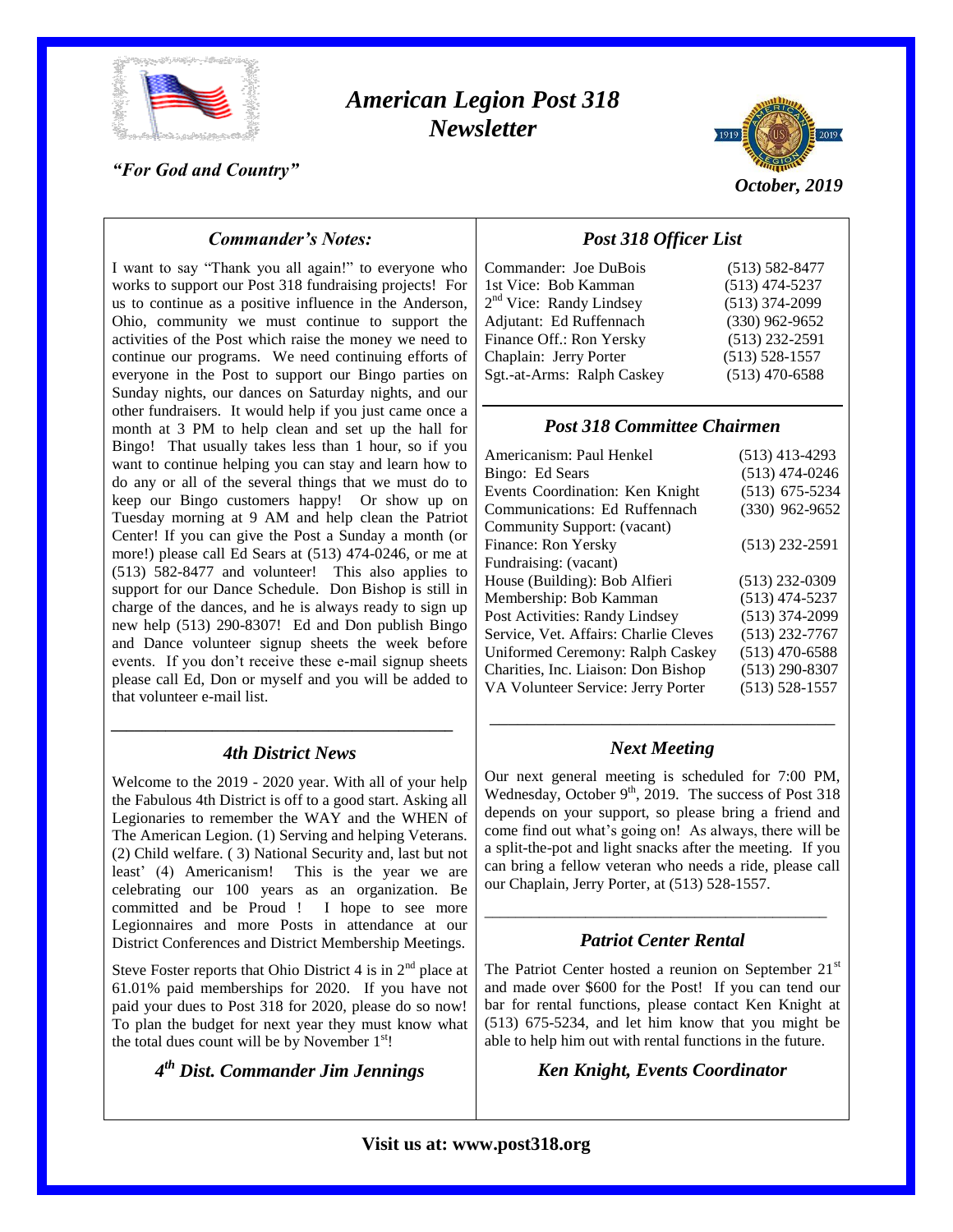## *Fund Raising Update:*

**Bingo** – The Post conducts bingo every Sunday. Doors open at 4:30 PM, preliminary games begin at 6 PM. All your favorite "pull tabs" are available. You can support the Post by either coming out to play, or volunteering to work these events. Contact Bingo Manager, Ed Sears (474-0246) with any questions. For the month of September bingo earned \$ 3098+ and contributed \$ 607+ to *Charities, Inc.* to meet our legal obligations.

**Euchre** – Euchre tournaments are conducted every Thursday night in the Club Room. Buy-in is \$5.00, \$2.50 going to the Post and \$2.50 going to prize money. This is a fun evening and is open to both our membership and the public. Doors open at 6:45 PM, games begin at 7 PM. Contact Joe Baker (289-9044) with any questions. For the month of September Euchre contributed \$  $\qquad$  to the Post.

**Kroger Community Rewards** – If you are a Kroger customer and are not currently supporting a charitable organization through *Kroger Community Rewards*, we would encourage you to do your part! Go on-line and sign up for *Kroger Rewards,* selecting *American Legion Post 318 Charities*, Inc. as your cause.

**Amazon Smiles** – *American Legion Post 318 Charities Inc.* is now registered with Amazon Smiles. So, if you shop at Amazon and select *American Legion Post 318 Charities, Inc.* as your charity, Amazon donates 0.5% of all eligible purchases. To maximize our revenue opportunities, please share this information with family and friends.

#### *Bingo Results for the month of September:*

\_\_\_\_\_\_\_\_\_\_\_\_\_\_\_\_\_\_\_\_\_\_\_\_\_\_\_\_\_\_\_\_\_\_\_\_\_\_\_\_\_\_\_

\$2,600 to the Post, \$950.00 to our 501C3, Concession \$547, September Total \$4,097

## *Ed Sears, Bingo Manager* \_\_\_\_\_\_\_\_\_\_\_\_\_\_\_\_\_\_\_\_\_\_\_\_\_\_\_\_\_\_\_\_\_\_\_\_

## *Need Help?*

If you're a veteran in need of help obtaining any of your benefits, please call our Service Officer, Charlie Cleves, at (513) 232-7767, or email at: [ccleves1@fuse.net.](mailto:ccleves1@fuse.net)

\_\_\_\_\_\_\_\_\_\_\_\_\_\_\_\_\_\_\_\_\_\_\_\_\_\_\_\_\_\_\_\_\_\_\_\_

## *Chaplin's Report for September, 2019*

The Post is holding its own, not because of a windfall, but because we have carried the tradition of good people stepping up. Joe DuBois and Ed Ruffennach are relatively new members, but they realized that our Post does a lot for the Community, so they stepped in and filled two of the Legion's most important positions. Joe is now our Commander and Ed is our Adjutant. They have gotten out of the blocks running and are doing a very good job. Now we need a couple more members to step up and fill some of our committee heads.

Be looking at the calendar because there some upcoming *free activities* that all Legionnaires and veterans can take advantage of. There is a Veteran's dinner put on by Anderson Township for all veterans living in Anderson. It will be held at our Post so we can get first crack at reservations. The Post Christmas Party is being held at the Post on December  $6<sup>th</sup>$ . Your whole family is invited. Full meal, entertainment and gifts will be the order of the evening.

There are also dances every other Saturday night with good dance music or just to listen, and they can be visited for as little as ten dollars. One night, January  $28<sup>th</sup>$ , there is going to be a big band night, just for your listening pleasure. Try some of these activities. You might just find out what you have been missing!

One of our members, good old Bill King, has passed away. Services were held on September 30<sup>th</sup>. Please keep his family in your prayers. Bill Hitchcock is now at Mt. Washington care center with lung cancer but is still hoping for positive results from his treatment. Charlie Stein is home and is improving from back surgery.

Many of our members are getting up in age and are still anxious to get out to a meeting or activity, but may need a ride. Please consider helping one of our older veterans. Contact Jerry if you can give a fellow veteran a ride! (513) 528-1557

#### *Jerry Porter, Chaplain*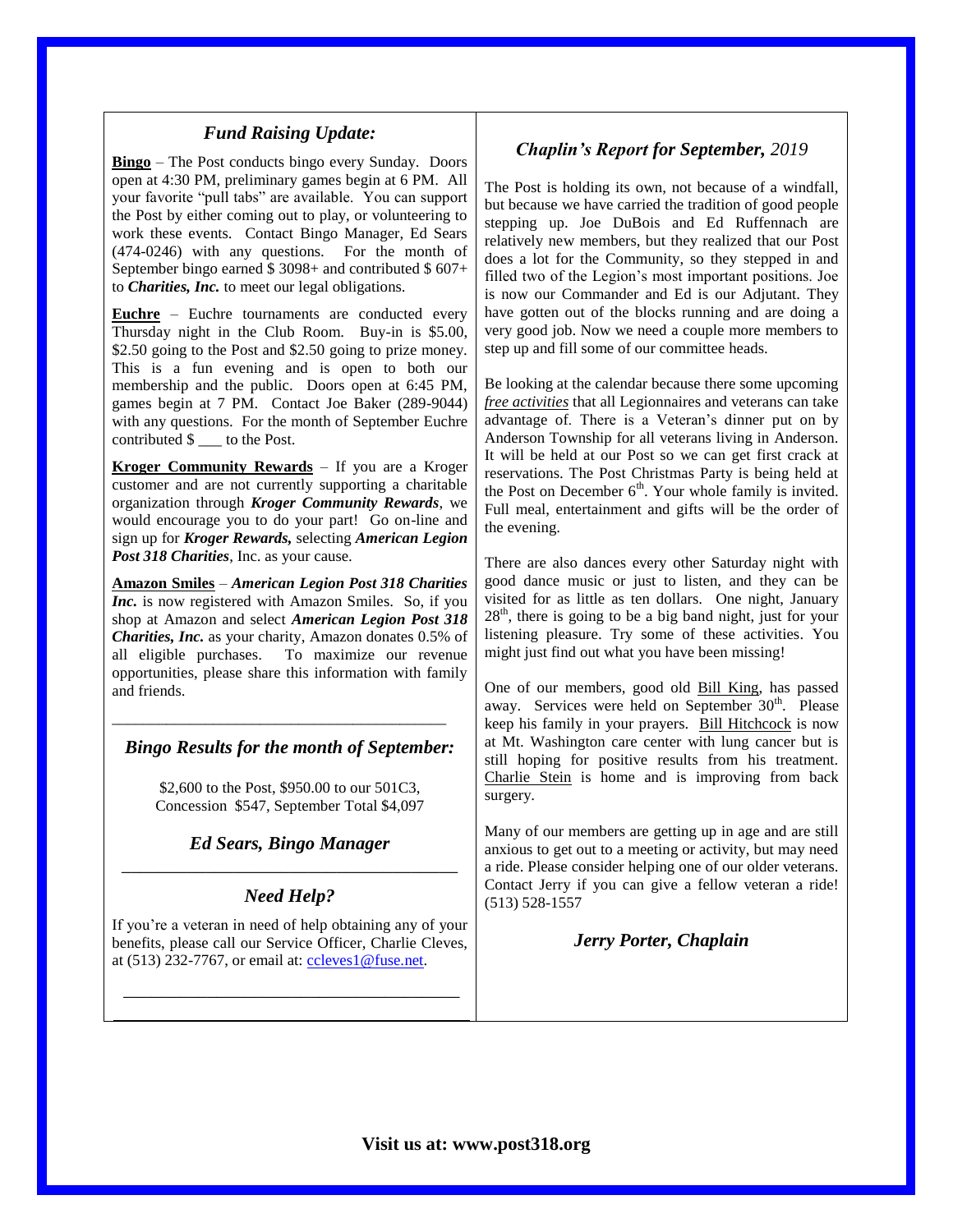## *October Dance Schedule*

On Saturday, October 12<sup>th</sup>, we welcome "**The Remains**" back to the Patriot Center. This group has performed thousands of shows that guarantee fun for every age!



*The Remains* play an eclectic mix of music spanning from the '60s all the way to what's on the radio now. This is your chance to listen to a great local group playing the songs you want to hear.

To celebrate Halloween*,* the *Cincy Rockers*, will host our annual dance, Saturday October 26<sup>th</sup>. Make the Patriot Center your perfect "Date Night" destination. A friendly venue where people gather to listen and enjoy great bands playing the music you want to hear.



For the Halloween dance we will continue the "costume contest" which has become a Patriot Center tradition. Three cash prizes will be presented to the best costume, or couple;  $1^{st}$  Place (\$50),  $2^{nd}$  Place (\$25) and  $3^{rd}$  Place (\$15). There will also be some other Halloween surprises awaiting you.

Tickets for all dances can be purchased in advance for \$10 by going to the Post web site [www.post318.org,](http://www.post318.org/) then click on the Special Events Tab, or you can call the ShowClix box office at 1-888-718-4253, Option 1, and ask about Patriot Center of Cincinnati Events. Advanced sales end at 12:00p on the day of the event. Tickets purchased at the door are \$12.50.

#### *Veterans Day Celebration*

Mark Monday November  $11<sup>th</sup>$  on your calendar and come celebrate Veterans Day with us. This event is intended for Anderson Township Veterans and 1 guest. It will include a complimentary dinner, dessert, and live entertainment. Details are listed below. Capacity is limited to 200 guests, and reservations will be accepted on a first come, first serve basis. **Post members may call in their reservations beginning October 1st**. This is a few days before reservations will become open to other Anderson Township Veterans. To make a reservation for you and one guest, call (513) 688-8400.



#### *Wave the Flag Fundraiser*

Charities Inc., will conduct its annual Veterans Day fundraiser *"Wave the Flag".* We have made our request to Kroger for Saturday, November  $9<sup>th</sup>$ . We hope to be at Kroger, Anderson Town Center, from 10 am to 4 pm. We are also planning to be at Kroger, Cherry Grove, from 10 am to 2:00 pm. However, neither location has been confirmed yet. Sign-up for this event will be available at our October General Membership Meeting, or by contacting Don Bishop at 474-4194, or via email a[t dabishop@fuse.net.](mailto:dabishop@fuse.net)

#### *Service Photos*

Over the last 4 years, we have developed a slide show of service related and Legion photographs. It has become a Post historical record and is shown each year during our Veterans Day celebration. In preparation for this year's event, we are currently updating this slide show. If you should have some pictures to contribute please get them to Don Bishop ASAP. Electronic files are preferred, but if you have photographs, he will scan and return the originals.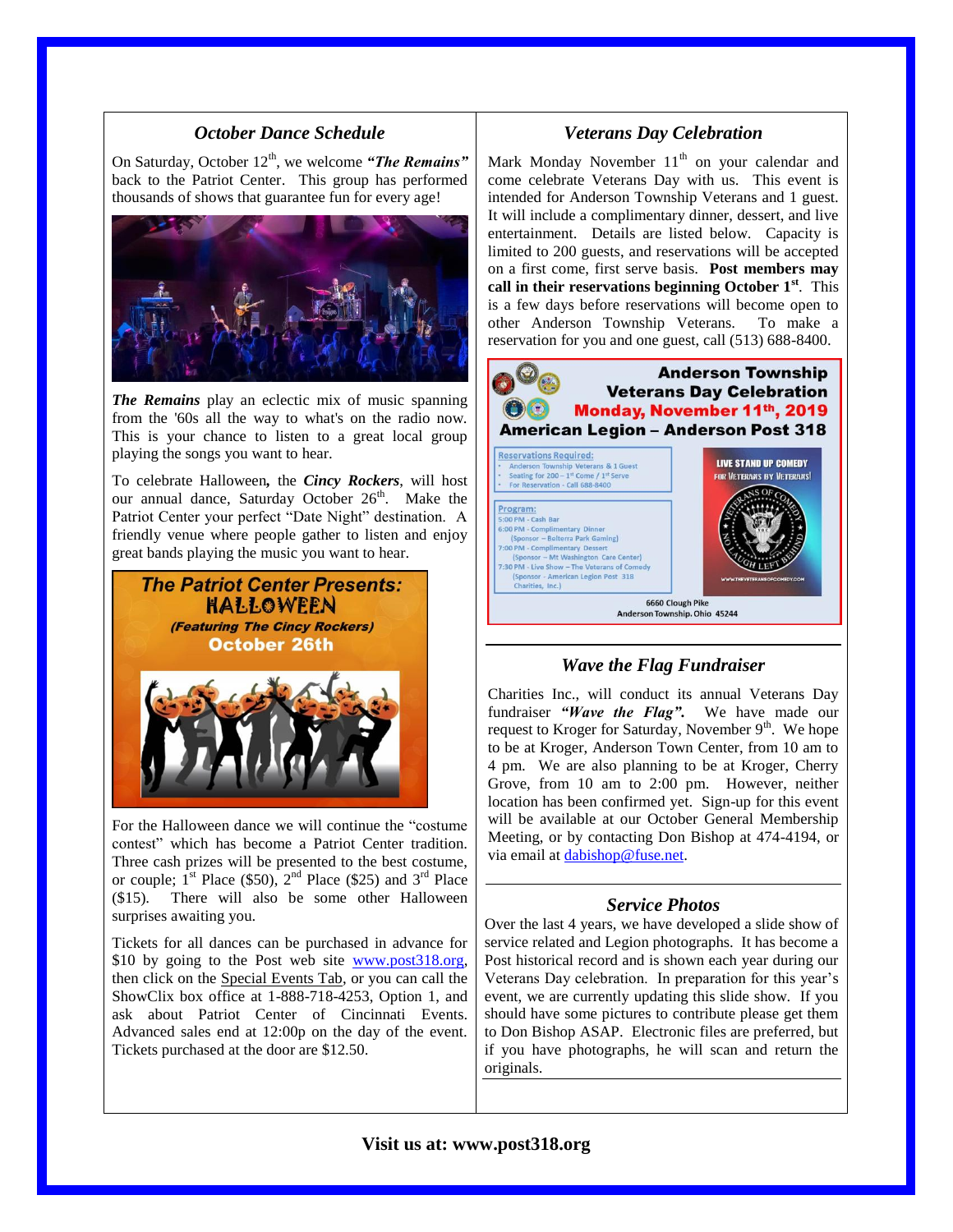# *Flag Retirement Ceremony*

The Post has received many American flags which are in need of retirement. We have scheduled a Flag Retirement Ceremony at Hillcrest Cemetery for 10 AM on October  $19<sup>th</sup>$ . If you want to participate in the ceremony, please contact Sgt.-at-Arms, Ralph Caskey, (513) 470-6588. If you do participate in the ceremony we will meet at the Post at 9:30 AM and carpool, since parking at Hillcrest is limited.

# *Post 318's October Social Event Fallfest Cookout: RSVP Randy at:* weasellee@yahoo.com

\_\_\_\_\_\_\_\_\_\_\_\_\_\_\_\_\_\_\_\_\_\_\_\_\_\_\_\_\_\_\_\_\_\_\_\_\_\_\_\_\_\_\_

Our next social event will be on Wednesday, October 16th. We will roast hot dogs, make S'mores and tell tall tales of falls past. Come on out and have some fun. All are invited. Just let me know how many I should expect so I can have enough food. We may even bob for apples! Bring a dish to share. Starts at 5:30 PM.

## *Future Post Activities – Save the Dates!*

**November 11th:** Anderson Township Veterans Day Dinner. Sign up now! (513) 688-8400. Veteran + 1 guest. Dinner donated by Belterra Park Gaming.

**December 6th**: Post 318 Annual Christmas Party **More info to follow!**

*Randy Lindsey, 2nd Vice Commander* \_\_\_\_\_\_\_\_\_\_\_\_\_\_\_\_\_\_\_\_\_\_\_\_\_\_\_\_\_\_\_\_\_\_\_\_\_

# *Post Finance Report for September*

Current operational figures - Checking \$14,862.67. Savings  $$21,720.77$ . Current as of September  $24<sup>th</sup>$ , with all bills up to date!

**Post Finance Officer Position Available immediately** with OJT. Bonding not required. Contact Post Commander or Finance Officer Ron Yersky for details.

*Ron Yersky, Finance Officer*

\_\_\_\_\_\_\_\_\_\_\_\_\_\_\_\_\_\_\_\_\_\_\_\_\_\_\_\_\_\_\_\_\_\_\_\_\_ *District 4 Fall Conference*

If you are interested in attending, call (513) 897-9401 and let them know you will be there. The Conference will be held at Post  $615$ , 174 S.  $4<sup>th</sup>$  Street, Waynesville, Ohio 45230 on Sunday, October  $27<sup>th</sup>$ , at 10 AM.

# *Veterans Gain a Victory*

Vietnam-era [Navy and Marine Corps veterans](http://r20.rs6.net/tn.jsp?f=001OUx-e5VfNJm3aDU6nTr5xcdME3MWo4tPqb8n9bbt8GaiJe_j5CxlhrvqSPjptGh_uthj6exRXnn7xXSt7DzSJ2XQjN71DvgFM9kTo2zwSBa54bLxQKBVoRqSvOPVkyRWDloZa0IKCPGZHwuOuDxe9cP_X_-ukMATQNnJaqN8BSJ49ikDJODDnfHXKapIYtshHgRM3OlmV-5NN8UA45CHBwQygNRvITYUE8pBvHhmpQUocJpJ1-J8aEW0gPYWN3S4hD56wujSdEO_3QXrPU60OkPH2K1etU1b&c=HnrMPCitRMI1PjWJH4JIKo21unx-4B7WNM367dgBIVbOXnmrvUjpQA==&ch=F7lYi6tXPnaZBEHVdiQyhYc7xwVEHCNBls0M5GR-UX78DpyOAquy0g==) appear to be set to claim [disability benefits](http://r20.rs6.net/tn.jsp?f=001OUx-e5VfNJm3aDU6nTr5xcdME3MWo4tPqb8n9bbt8GaiJe_j5CxlhrvqSPjptGh_RvbHWyysPOJyEZFh0EDHJwddlGtZTC3WN73bH7eznbC7NJ21BsCcUPK9C2KWwisn-r-bzRzWP3RTL82EqAzirupdVg1q4FGKbrHd4jrXxe9cCXlKgWgASO5T2SSV1cpeRWww1mFBlT-tiLC8IC-V2GprD5bChqtfWY0IwkqC95V8zg9zhks9S5rf3cdsO5SIR7nJvMhrgqsyhvIoY8-TI4BJ9LtMYvzt&c=HnrMPCitRMI1PjWJH4JIKo21unx-4B7WNM367dgBIVbOXnmrvUjpQA==&ch=F7lYi6tXPnaZBEHVdiQyhYc7xwVEHCNBls0M5GR-UX78DpyOAquy0g==) related to [Agent](http://r20.rs6.net/tn.jsp?f=001OUx-e5VfNJm3aDU6nTr5xcdME3MWo4tPqb8n9bbt8GaiJe_j5CxlhrvqSPjptGh_ykHNmLNIQ7eVuwytIj_a5Lf5wQXrY3DOYDl0a5S9stdOrm8JOcDg0ILcWhUT6V4g8YSDL-cW7Ez6ogrS25vdK1CCZnWwOAmEB_0pG6R1VkIWlQsxGBmn51K2Rv1Fm9UEF7ZmoqdVgQoxZvRYp3Ckl6caoyyo6oybvZaOpOzAdjgVnWmF3NfCNj3kE91hc161SFjV_75K4Om0fftLtiHeETZEaJUIXZ14&c=HnrMPCitRMI1PjWJH4JIKo21unx-4B7WNM367dgBIVbOXnmrvUjpQA==&ch=F7lYi6tXPnaZBEHVdiQyhYc7xwVEHCNBls0M5GR-UX78DpyOAquy0g==)  [Orange](http://r20.rs6.net/tn.jsp?f=001OUx-e5VfNJm3aDU6nTr5xcdME3MWo4tPqb8n9bbt8GaiJe_j5CxlhrvqSPjptGh_ykHNmLNIQ7eVuwytIj_a5Lf5wQXrY3DOYDl0a5S9stdOrm8JOcDg0ILcWhUT6V4g8YSDL-cW7Ez6ogrS25vdK1CCZnWwOAmEB_0pG6R1VkIWlQsxGBmn51K2Rv1Fm9UEF7ZmoqdVgQoxZvRYp3Ckl6caoyyo6oybvZaOpOzAdjgVnWmF3NfCNj3kE91hc161SFjV_75K4Om0fftLtiHeETZEaJUIXZ14&c=HnrMPCitRMI1PjWJH4JIKo21unx-4B7WNM367dgBIVbOXnmrvUjpQA==&ch=F7lYi6tXPnaZBEHVdiQyhYc7xwVEHCNBls0M5GR-UX78DpyOAquy0g==) exposure. The Department of Justice will drop its appeal of a federal court decision awarding benefits to [Blue Water Veterans.](http://r20.rs6.net/tn.jsp?f=001OUx-e5VfNJm3aDU6nTr5xcdME3MWo4tPqb8n9bbt8GaiJe_j5CxlhrvqSPjptGh_uthj6exRXnn7xXSt7DzSJ2XQjN71DvgFM9kTo2zwSBa54bLxQKBVoRqSvOPVkyRWDloZa0IKCPGZHwuOuDxe9cP_X_-ukMATQNnJaqN8BSJ49ikDJODDnfHXKapIYtshHgRM3OlmV-5NN8UA45CHBwQygNRvITYUE8pBvHhmpQUocJpJ1-J8aEW0gPYWN3S4hD56wujSdEO_3QXrPU60OkPH2K1etU1b&c=HnrMPCitRMI1PjWJH4JIKo21unx-4B7WNM367dgBIVbOXnmrvUjpQA==&ch=F7lYi6tXPnaZBEHVdiQyhYc7xwVEHCNBls0M5GR-UX78DpyOAquy0g==) According to a filing with the Supreme Court, officials will not argue for overturning the January 2019 decision that undid the [Veterans](http://r20.rs6.net/tn.jsp?f=001OUx-e5VfNJm3aDU6nTr5xcdME3MWo4tPqb8n9bbt8GaiJe_j5CxlhrvqSPjptGh_uthj6exRXnn7xXSt7DzSJ2XQjN71DvgFM9kTo2zwSBa54bLxQKBVoRqSvOPVkyRWDloZa0IKCPGZHwuOuDxe9cP_X_-ukMATQNnJaqN8BSJ49ikDJODDnfHXKapIYtshHgRM3OlmV-5NN8UA45CHBwQygNRvITYUE8pBvHhmpQUocJpJ1-J8aEW0gPYWN3S4hD56wujSdEO_3QXrPU60OkPH2K1etU1b&c=HnrMPCitRMI1PjWJH4JIKo21unx-4B7WNM367dgBIVbOXnmrvUjpQA==&ch=F7lYi6tXPnaZBEHVdiQyhYc7xwVEHCNBls0M5GR-UX78DpyOAquy0g==)  [Affairs \(VA\)](http://r20.rs6.net/tn.jsp?f=001OUx-e5VfNJm3aDU6nTr5xcdME3MWo4tPqb8n9bbt8GaiJe_j5CxlhrvqSPjptGh_uthj6exRXnn7xXSt7DzSJ2XQjN71DvgFM9kTo2zwSBa54bLxQKBVoRqSvOPVkyRWDloZa0IKCPGZHwuOuDxe9cP_X_-ukMATQNnJaqN8BSJ49ikDJODDnfHXKapIYtshHgRM3OlmV-5NN8UA45CHBwQygNRvITYUE8pBvHhmpQUocJpJ1-J8aEW0gPYWN3S4hD56wujSdEO_3QXrPU60OkPH2K1etU1b&c=HnrMPCitRMI1PjWJH4JIKo21unx-4B7WNM367dgBIVbOXnmrvUjpQA==&ch=F7lYi6tXPnaZBEHVdiQyhYc7xwVEHCNBls0M5GR-UX78DpyOAquy0g==) policy of denying [benefits](http://r20.rs6.net/tn.jsp?f=001OUx-e5VfNJm3aDU6nTr5xcdME3MWo4tPqb8n9bbt8GaiJe_j5CxlhrvqSPjptGh_gISg-lOPfUVmcP_9AeW0eHU8tSmbMPEO4X0o8Qycqm061RtgZ-wQzd3LbjqXd8UzC6fEPkDW6OntCiC3JmxFe04zlBRV49WhSkV5LYzg3vRCMpQtlPvkJ5syyH37ZU1_YuHxYkZPqK0NXZyiRUhCqBdqpKFUK1w3_J4dAoa41gpBK1udLYB-hAbahbZl4qiJpxCuYc5NIcyMbqbq4HtwZt2KhMHVWAWd&c=HnrMPCitRMI1PjWJH4JIKo21unx-4B7WNM367dgBIVbOXnmrvUjpQA==&ch=F7lYi6tXPnaZBEHVdiQyhYc7xwVEHCNBls0M5GR-UX78DpyOAquy0g==) to those [Navy/Marine veterans.](http://r20.rs6.net/tn.jsp?f=001OUx-e5VfNJm3aDU6nTr5xcdME3MWo4tPqb8n9bbt8GaiJe_j5CxlhrvqSPjptGh_uthj6exRXnn7xXSt7DzSJ2XQjN71DvgFM9kTo2zwSBa54bLxQKBVoRqSvOPVkyRWDloZa0IKCPGZHwuOuDxe9cP_X_-ukMATQNnJaqN8BSJ49ikDJODDnfHXKapIYtshHgRM3OlmV-5NN8UA45CHBwQygNRvITYUE8pBvHhmpQUocJpJ1-J8aEW0gPYWN3S4hD56wujSdEO_3QXrPU60OkPH2K1etU1b&c=HnrMPCitRMI1PjWJH4JIKo21unx-4B7WNM367dgBIVbOXnmrvUjpQA==&ch=F7lYi6tXPnaZBEHVdiQyhYc7xwVEHCNBls0M5GR-UX78DpyOAquy0g==)

[Vietnam veterans](http://r20.rs6.net/tn.jsp?f=001OUx-e5VfNJm3aDU6nTr5xcdME3MWo4tPqb8n9bbt8GaiJe_j5CxlhrvqSPjptGh_hbOEBGH_UUdz2BsAI3urFlqgNQ1QsAi9EUI43baHWCujR1QmVg9DHIipPAiOB5aAIS_QraK5P_06OM1Jv41H2-YknXRKfxpVOvtOK1fkT7b2khYAqCLydPPR39jD0bwLLhQlBD64B8OaTdxS8Zi-TaYKwssEOCd0lkguuTLQs1vXvAfpfdWbdXHFmmQKFcFJAM3wdugwCnZs793lOqJXke7cqp6vapTS&c=HnrMPCitRMI1PjWJH4JIKo21unx-4B7WNM367dgBIVbOXnmrvUjpQA==&ch=F7lYi6tXPnaZBEHVdiQyhYc7xwVEHCNBls0M5GR-UX78DpyOAquy0g==) who served in or off the shores of Vietnam and have any of the following medical conditions are encouraged to contact the nearest [Veterans Affairs \(VA\)](http://r20.rs6.net/tn.jsp?f=001OUx-e5VfNJm3aDU6nTr5xcdME3MWo4tPqb8n9bbt8GaiJe_j5CxlhrvqSPjptGh_hbOEBGH_UUdz2BsAI3urFlqgNQ1QsAi9EUI43baHWCujR1QmVg9DHIipPAiOB5aAIS_QraK5P_06OM1Jv41H2-YknXRKfxpVOvtOK1fkT7b2khYAqCLydPPR39jD0bwLLhQlBD64B8OaTdxS8Zi-TaYKwssEOCd0lkguuTLQs1vXvAfpfdWbdXHFmmQKFcFJAM3wdugwCnZs793lOqJXke7cqp6vapTS&c=HnrMPCitRMI1PjWJH4JIKo21unx-4B7WNM367dgBIVbOXnmrvUjpQA==&ch=F7lYi6tXPnaZBEHVdiQyhYc7xwVEHCNBls0M5GR-UX78DpyOAquy0g==) office so staff can file for potential [compensation](http://r20.rs6.net/tn.jsp?f=001OUx-e5VfNJm3aDU6nTr5xcdME3MWo4tPqb8n9bbt8GaiJe_j5CxlhrvqSPjptGh_BTmYaiyvcb4Nhx393SSKQNgTyIAJVr3YIwcvCELgH5MzhZh8dtoe53vQG2LDbyPXLKyIIqlEip0WM-OYcAGmmKM00YwOkRS3sOrvmwppzoifvF0NLK5MXYQ4hOZ7ONoHVwfS4qZAqQ0jpPDZN8cmsU303vjzG-MC5_KFaqOuY7bIEEvz6I0H0SkSz_RCf-YOFw3CiPF0DUbc00t6XROELTFkbHxDHTCw&c=HnrMPCitRMI1PjWJH4JIKo21unx-4B7WNM367dgBIVbOXnmrvUjpQA==&ch=F7lYi6tXPnaZBEHVdiQyhYc7xwVEHCNBls0M5GR-UX78DpyOAquy0g==) on their behalf: AL Amyloidosis, Chronic B-cell Leukemias, Chloracne (or similar acneform disease), [Diabetes Mellitus Type 2,](http://r20.rs6.net/tn.jsp?f=001OUx-e5VfNJm3aDU6nTr5xcdME3MWo4tPqb8n9bbt8GaiJe_j5CxlhrvqSPjptGh_CuvZen1QTgt9T0lRRi3tAp4x_WZtGrzuMnqX00mADlWJwT4A8nVd-Sekot2NLnBmZSSX8EKgzhP-cGoQZad8EcIN_4ISIlKuoU1blejII017t6IeLiQ4UJghSUe96Q1MAT9x8Y6sTxleZIU3VLTIN-1XIUCQaaDu1-IK_mdENg6Hw3ywAs2D7m-pjPXB8N5a83grdOxqwZ_97RyiydsdM43SHUtKFf6M&c=HnrMPCitRMI1PjWJH4JIKo21unx-4B7WNM367dgBIVbOXnmrvUjpQA==&ch=F7lYi6tXPnaZBEHVdiQyhYc7xwVEHCNBls0M5GR-UX78DpyOAquy0g==) [Hodgkin's disease,](http://r20.rs6.net/tn.jsp?f=001OUx-e5VfNJm3aDU6nTr5xcdME3MWo4tPqb8n9bbt8GaiJe_j5CxlhrvqSPjptGh_uHljumpnj-KmyoImrVMWm0SOSiFdELsblYEEbgSav6yHAma1vmrEEu7UwGwsQr6RgTVJgIPWcj49cLu5Lzxdb4cWKN-q5m0H5U5a1YFQbN2WIF7k7uUKmJn0NHxXhCQeJmSlOajhAz1BSlLZNWLIQzqNfRw37HtvsHPeuTt88pvRz3mYxBRWkzPSfH4Tf9LZ305NWl7vr4ecTPsQii-_uwLSz_ZcTpDn&c=HnrMPCitRMI1PjWJH4JIKo21unx-4B7WNM367dgBIVbOXnmrvUjpQA==&ch=F7lYi6tXPnaZBEHVdiQyhYc7xwVEHCNBls0M5GR-UX78DpyOAquy0g==) [Ischemic Heart Disease,](http://r20.rs6.net/tn.jsp?f=001OUx-e5VfNJm3aDU6nTr5xcdME3MWo4tPqb8n9bbt8GaiJe_j5CxlhrvqSPjptGh_5KTf-qCXdsserBDKYYlXHRvU9Wn_uUOvl8L0B65oJMGAFEInpxtmvVWLssoZkUEuvaIoaWaJ7EVnlJ3CwKSbkUGDbCZwRi400oVcpPsPR-3eVfE8uEthzF5-KkF7snd98oVuyr2h17isVIOWUxiIbRhnmzVdRAfWioWdYoiZBTLrCNCrBSDHixefIiu-0A7I9hh4plTmz8lQG1HmSVn4YagN8zxuyDdg&c=HnrMPCitRMI1PjWJH4JIKo21unx-4B7WNM367dgBIVbOXnmrvUjpQA==&ch=F7lYi6tXPnaZBEHVdiQyhYc7xwVEHCNBls0M5GR-UX78DpyOAquy0g==) [Multiple](http://r20.rs6.net/tn.jsp?f=001OUx-e5VfNJm3aDU6nTr5xcdME3MWo4tPqb8n9bbt8GaiJe_j5CxlhrvqSPjptGh_PNGMSExT7fKoE33KLDJzJfj32UX-g3FH4q8di-fZ47yQoFH_3TlNSM6y6DXJJG_o_wez48HWsr4rAXb7r0ytQLcVnNV-6BaCjv8ziTHQUiaKCpcSc_THCceDyIWkcoG1DT42geLXf7yGf2u4EZCVVKvl-_thLbWQJeYh2HE08A7jmL9A8JR3SBi8EgmM6NIW9qmfeOvFaU55fdrJf7V0XpZO045uaNyu&c=HnrMPCitRMI1PjWJH4JIKo21unx-4B7WNM367dgBIVbOXnmrvUjpQA==&ch=F7lYi6tXPnaZBEHVdiQyhYc7xwVEHCNBls0M5GR-UX78DpyOAquy0g==)  [Myeloma,](http://r20.rs6.net/tn.jsp?f=001OUx-e5VfNJm3aDU6nTr5xcdME3MWo4tPqb8n9bbt8GaiJe_j5CxlhrvqSPjptGh_PNGMSExT7fKoE33KLDJzJfj32UX-g3FH4q8di-fZ47yQoFH_3TlNSM6y6DXJJG_o_wez48HWsr4rAXb7r0ytQLcVnNV-6BaCjv8ziTHQUiaKCpcSc_THCceDyIWkcoG1DT42geLXf7yGf2u4EZCVVKvl-_thLbWQJeYh2HE08A7jmL9A8JR3SBi8EgmM6NIW9qmfeOvFaU55fdrJf7V0XpZO045uaNyu&c=HnrMPCitRMI1PjWJH4JIKo21unx-4B7WNM367dgBIVbOXnmrvUjpQA==&ch=F7lYi6tXPnaZBEHVdiQyhYc7xwVEHCNBls0M5GR-UX78DpyOAquy0g==) [Non-Hodgkin's Lymphoma,](http://r20.rs6.net/tn.jsp?f=001OUx-e5VfNJm3aDU6nTr5xcdME3MWo4tPqb8n9bbt8GaiJe_j5CxlhrvqSPjptGh_T39I1SWiaBks2Tkp-QWLSR7pOWOVCGoznWsE0bWcZHIJRKkA37u10WKkKhbIWwuXLDRG1RhRkxCEK7bRtFjOkKQuGu4jB-UNOlvXl4--yxJbDjEnohQ5p2PDX8sqtkCQDsaO6b9CA-urWPIgycA1kYgdgLvpx8hu6O1A9XNrdLby_7w5kFmALlN_Ufby2kyBSR-WHlaqWxDMvzDrp-l1Yc98O22h8QQd&c=HnrMPCitRMI1PjWJH4JIKo21unx-4B7WNM367dgBIVbOXnmrvUjpQA==&ch=F7lYi6tXPnaZBEHVdiQyhYc7xwVEHCNBls0M5GR-UX78DpyOAquy0g==) [Parkinson's](http://r20.rs6.net/tn.jsp?f=001OUx-e5VfNJm3aDU6nTr5xcdME3MWo4tPqb8n9bbt8GaiJe_j5CxlhrvqSPjptGh_dV9Dx-btYJ_Z12WCWvLrtybImG_J6trCkV2h4vM2jG15Sbkst89OK3R2vP208MkRhGZLP7j1tGIe3pQNqHaf0SzerAsYq9Bda3kE6g6nPUq650_WQihirXAqnMn3ZEMVsy0DiJq2JT452n-WUFnCuOrQbvh9T_31DY4orgOfvVKvTcNOnvD48bpK_3I_viM_1ufy-p_IIveXP-BxRM68tzg7VdOUPeX8&c=HnrMPCitRMI1PjWJH4JIKo21unx-4B7WNM367dgBIVbOXnmrvUjpQA==&ch=F7lYi6tXPnaZBEHVdiQyhYc7xwVEHCNBls0M5GR-UX78DpyOAquy0g==)  [disease,](http://r20.rs6.net/tn.jsp?f=001OUx-e5VfNJm3aDU6nTr5xcdME3MWo4tPqb8n9bbt8GaiJe_j5CxlhrvqSPjptGh_dV9Dx-btYJ_Z12WCWvLrtybImG_J6trCkV2h4vM2jG15Sbkst89OK3R2vP208MkRhGZLP7j1tGIe3pQNqHaf0SzerAsYq9Bda3kE6g6nPUq650_WQihirXAqnMn3ZEMVsy0DiJq2JT452n-WUFnCuOrQbvh9T_31DY4orgOfvVKvTcNOnvD48bpK_3I_viM_1ufy-p_IIveXP-BxRM68tzg7VdOUPeX8&c=HnrMPCitRMI1PjWJH4JIKo21unx-4B7WNM367dgBIVbOXnmrvUjpQA==&ch=F7lYi6tXPnaZBEHVdiQyhYc7xwVEHCNBls0M5GR-UX78DpyOAquy0g==) [Peripheral Neuropathy, Early-Onset,](http://r20.rs6.net/tn.jsp?f=001OUx-e5VfNJm3aDU6nTr5xcdME3MWo4tPqb8n9bbt8GaiJe_j5CxlhrvqSPjptGh_N7dyw_wdAP0uWXJ_rfqZIwvISeLPTnP8896OTZK1Fqkw1nKy__4uDt49Nb3gc_kJdZOJonnKwUOY91hTmWR3nDZXGY2IJvwT3TWKdSUZn5i5tPMggPA3RAgb3pizGkzeoyHyaClCcuLGYG7-wunczwjBAr-PgQBunP_LocRAw4tBFFQBXYQ-bsVRX_aHsyv9TNMqFJV46CcHnpyTGg-5KctSs77iNOAV&c=HnrMPCitRMI1PjWJH4JIKo21unx-4B7WNM367dgBIVbOXnmrvUjpQA==&ch=F7lYi6tXPnaZBEHVdiQyhYc7xwVEHCNBls0M5GR-UX78DpyOAquy0g==) [Porphyria](http://r20.rs6.net/tn.jsp?f=001OUx-e5VfNJm3aDU6nTr5xcdME3MWo4tPqb8n9bbt8GaiJe_j5CxlhrvqSPjptGh_zWhlsVhuh13Aa49oYFlM4uyvuJ8lb7nSTJuhBE3LQ9orQezdHFQ3RFtHLG20GmUn6CmYe-OQeEUtkLBenl-_IfQV6ryRS_1jCvUMrpA9dC_2UDeVr7Zo6Hi0GiJDxObYfRLhK1cRYM-GCTP7GXe_KwWTX9rxu-7WMxDsc-vhcNV789l-IQ33Guoq4yGNkjyp-0wIq3YIZDwJdOk3OBVYCaz9O3w_E57m&c=HnrMPCitRMI1PjWJH4JIKo21unx-4B7WNM367dgBIVbOXnmrvUjpQA==&ch=F7lYi6tXPnaZBEHVdiQyhYc7xwVEHCNBls0M5GR-UX78DpyOAquy0g==)  [Cutanea Tarda,](http://r20.rs6.net/tn.jsp?f=001OUx-e5VfNJm3aDU6nTr5xcdME3MWo4tPqb8n9bbt8GaiJe_j5CxlhrvqSPjptGh_zWhlsVhuh13Aa49oYFlM4uyvuJ8lb7nSTJuhBE3LQ9orQezdHFQ3RFtHLG20GmUn6CmYe-OQeEUtkLBenl-_IfQV6ryRS_1jCvUMrpA9dC_2UDeVr7Zo6Hi0GiJDxObYfRLhK1cRYM-GCTP7GXe_KwWTX9rxu-7WMxDsc-vhcNV789l-IQ33Guoq4yGNkjyp-0wIq3YIZDwJdOk3OBVYCaz9O3w_E57m&c=HnrMPCitRMI1PjWJH4JIKo21unx-4B7WNM367dgBIVbOXnmrvUjpQA==&ch=F7lYi6tXPnaZBEHVdiQyhYc7xwVEHCNBls0M5GR-UX78DpyOAquy0g==) [Prostate Cancer,](http://r20.rs6.net/tn.jsp?f=001OUx-e5VfNJm3aDU6nTr5xcdME3MWo4tPqb8n9bbt8GaiJe_j5CxlhrvqSPjptGh_m2lSzLknPIuGHzDI3jpjIvZLlCqCd8s3GuCkpMLERmqeGvYkHdfUGoeruAhkRkijfT-H6f03WdlK9oeSYJc-GWpITMEbjGb2JSQaZDwvQkPRVlCeou0pwkLZlRv9h7D3_ukXicw7DOGrh5b6FgwssiAcOaFe7ajAkcqYrpy0HWTFrQ7E_zF7KVC4fNYpUEybTmaI7yU9CKvpQ2iGY8PA_Tzvxx7yX1V9&c=HnrMPCitRMI1PjWJH4JIKo21unx-4B7WNM367dgBIVbOXnmrvUjpQA==&ch=F7lYi6tXPnaZBEHVdiQyhYc7xwVEHCNBls0M5GR-UX78DpyOAquy0g==) [Respiratory Cancers](http://r20.rs6.net/tn.jsp?f=001OUx-e5VfNJm3aDU6nTr5xcdME3MWo4tPqb8n9bbt8GaiJe_j5CxlhrvqSPjptGh_f6g1hcTnQ8TOgSYVW5OZyYSyHf0pdpXfcEByP3036oQHVxWtoKzbnt-aAMX34qIExFcyUeW0CxlSOlUaaWJwQ6I2Q5WFTmWRzX2foBIzFe9V3FN2iviNyRjYWCC83YGVxGAMEy1HFdWf2IgwgrLfgeL8F8qOd4iM-1YEbv3L593VEtW4aPkaNWvTqvh3-LAxvDjBIlnTaIBB1E03hvY9Y6VS56e_C7Kl&c=HnrMPCitRMI1PjWJH4JIKo21unx-4B7WNM367dgBIVbOXnmrvUjpQA==&ch=F7lYi6tXPnaZBEHVdiQyhYc7xwVEHCNBls0M5GR-UX78DpyOAquy0g==)  [\(including lung cancer\),](http://r20.rs6.net/tn.jsp?f=001OUx-e5VfNJm3aDU6nTr5xcdME3MWo4tPqb8n9bbt8GaiJe_j5CxlhrvqSPjptGh_f6g1hcTnQ8TOgSYVW5OZyYSyHf0pdpXfcEByP3036oQHVxWtoKzbnt-aAMX34qIExFcyUeW0CxlSOlUaaWJwQ6I2Q5WFTmWRzX2foBIzFe9V3FN2iviNyRjYWCC83YGVxGAMEy1HFdWf2IgwgrLfgeL8F8qOd4iM-1YEbv3L593VEtW4aPkaNWvTqvh3-LAxvDjBIlnTaIBB1E03hvY9Y6VS56e_C7Kl&c=HnrMPCitRMI1PjWJH4JIKo21unx-4B7WNM367dgBIVbOXnmrvUjpQA==&ch=F7lYi6tXPnaZBEHVdiQyhYc7xwVEHCNBls0M5GR-UX78DpyOAquy0g==) [Soft Tissue Sarcomas \(other](http://r20.rs6.net/tn.jsp?f=001OUx-e5VfNJm3aDU6nTr5xcdME3MWo4tPqb8n9bbt8GaiJe_j5CxlhrvqSPjptGh_5RMDzwT8fos-PbG7uhZ80hQrglh6eQycYk07spPyIn1O3MKPdM5xZXm9Y42DwJLAz2bhrPUodbdcGfE9QqCJiLvlYUkH98hi6R7S3jlvZCGd_JHnuuaKQyUhUiXBN0Sx5mt1nvtgfa-LRmAgUvl8CNgF69OAlGLfgUgCk87hV5rgA15dhWmzOaLayr98KsC0hsig4Lasw5yH3tf7JLG_vvKKxLUKTg_t&c=HnrMPCitRMI1PjWJH4JIKo21unx-4B7WNM367dgBIVbOXnmrvUjpQA==&ch=F7lYi6tXPnaZBEHVdiQyhYc7xwVEHCNBls0M5GR-UX78DpyOAquy0g==)  [than osteosarcoma, chondrosarcoma, Kaposi's sarcoma,](http://r20.rs6.net/tn.jsp?f=001OUx-e5VfNJm3aDU6nTr5xcdME3MWo4tPqb8n9bbt8GaiJe_j5CxlhrvqSPjptGh_5RMDzwT8fos-PbG7uhZ80hQrglh6eQycYk07spPyIn1O3MKPdM5xZXm9Y42DwJLAz2bhrPUodbdcGfE9QqCJiLvlYUkH98hi6R7S3jlvZCGd_JHnuuaKQyUhUiXBN0Sx5mt1nvtgfa-LRmAgUvl8CNgF69OAlGLfgUgCk87hV5rgA15dhWmzOaLayr98KsC0hsig4Lasw5yH3tf7JLG_vvKKxLUKTg_t&c=HnrMPCitRMI1PjWJH4JIKo21unx-4B7WNM367dgBIVbOXnmrvUjpQA==&ch=F7lYi6tXPnaZBEHVdiQyhYc7xwVEHCNBls0M5GR-UX78DpyOAquy0g==)  [or mesothelioma.](http://r20.rs6.net/tn.jsp?f=001OUx-e5VfNJm3aDU6nTr5xcdME3MWo4tPqb8n9bbt8GaiJe_j5CxlhrvqSPjptGh_5RMDzwT8fos-PbG7uhZ80hQrglh6eQycYk07spPyIn1O3MKPdM5xZXm9Y42DwJLAz2bhrPUodbdcGfE9QqCJiLvlYUkH98hi6R7S3jlvZCGd_JHnuuaKQyUhUiXBN0Sx5mt1nvtgfa-LRmAgUvl8CNgF69OAlGLfgUgCk87hV5rgA15dhWmzOaLayr98KsC0hsig4Lasw5yH3tf7JLG_vvKKxLUKTg_t&c=HnrMPCitRMI1PjWJH4JIKo21unx-4B7WNM367dgBIVbOXnmrvUjpQA==&ch=F7lYi6tXPnaZBEHVdiQyhYc7xwVEHCNBls0M5GR-UX78DpyOAquy0g==) 

[Vietnam veterans](http://r20.rs6.net/tn.jsp?f=001OUx-e5VfNJm3aDU6nTr5xcdME3MWo4tPqb8n9bbt8GaiJe_j5CxlhrvqSPjptGh_hbOEBGH_UUdz2BsAI3urFlqgNQ1QsAi9EUI43baHWCujR1QmVg9DHIipPAiOB5aAIS_QraK5P_06OM1Jv41H2-YknXRKfxpVOvtOK1fkT7b2khYAqCLydPPR39jD0bwLLhQlBD64B8OaTdxS8Zi-TaYKwssEOCd0lkguuTLQs1vXvAfpfdWbdXHFmmQKFcFJAM3wdugwCnZs793lOqJXke7cqp6vapTS&c=HnrMPCitRMI1PjWJH4JIKo21unx-4B7WNM367dgBIVbOXnmrvUjpQA==&ch=F7lYi6tXPnaZBEHVdiQyhYc7xwVEHCNBls0M5GR-UX78DpyOAquy0g==) who have one of the conditions listed above and never filed a claim with the [VA](http://r20.rs6.net/tn.jsp?f=001OUx-e5VfNJm3aDU6nTr5xcdME3MWo4tPqb8n9bbt8GaiJe_j5CxlhrvqSPjptGh_hbOEBGH_UUdz2BsAI3urFlqgNQ1QsAi9EUI43baHWCujR1QmVg9DHIipPAiOB5aAIS_QraK5P_06OM1Jv41H2-YknXRKfxpVOvtOK1fkT7b2khYAqCLydPPR39jD0bwLLhQlBD64B8OaTdxS8Zi-TaYKwssEOCd0lkguuTLQs1vXvAfpfdWbdXHFmmQKFcFJAM3wdugwCnZs793lOqJXke7cqp6vapTS&c=HnrMPCitRMI1PjWJH4JIKo21unx-4B7WNM367dgBIVbOXnmrvUjpQA==&ch=F7lYi6tXPnaZBEHVdiQyhYc7xwVEHCNBls0M5GR-UX78DpyOAquy0g==) are encouraged to contact their [County Veterans Affairs](http://r20.rs6.net/tn.jsp?f=001OUx-e5VfNJm3aDU6nTr5xcdME3MWo4tPqb8n9bbt8GaiJe_j5CxlhrvqSPjptGh_hbOEBGH_UUdz2BsAI3urFlqgNQ1QsAi9EUI43baHWCujR1QmVg9DHIipPAiOB5aAIS_QraK5P_06OM1Jv41H2-YknXRKfxpVOvtOK1fkT7b2khYAqCLydPPR39jD0bwLLhQlBD64B8OaTdxS8Zi-TaYKwssEOCd0lkguuTLQs1vXvAfpfdWbdXHFmmQKFcFJAM3wdugwCnZs793lOqJXke7cqp6vapTS&c=HnrMPCitRMI1PjWJH4JIKo21unx-4B7WNM367dgBIVbOXnmrvUjpQA==&ch=F7lYi6tXPnaZBEHVdiQyhYc7xwVEHCNBls0M5GR-UX78DpyOAquy0g==) [office](http://r20.rs6.net/tn.jsp?f=001OUx-e5VfNJm3aDU6nTr5xcdME3MWo4tPqb8n9bbt8GaiJe_j5CxlhrvqSPjptGh_hbOEBGH_UUdz2BsAI3urFlqgNQ1QsAi9EUI43baHWCujR1QmVg9DHIipPAiOB5aAIS_QraK5P_06OM1Jv41H2-YknXRKfxpVOvtOK1fkT7b2khYAqCLydPPR39jD0bwLLhQlBD64B8OaTdxS8Zi-TaYKwssEOCd0lkguuTLQs1vXvAfpfdWbdXHFmmQKFcFJAM3wdugwCnZs793lOqJXke7cqp6vapTS&c=HnrMPCitRMI1PjWJH4JIKo21unx-4B7WNM367dgBIVbOXnmrvUjpQA==&ch=F7lYi6tXPnaZBEHVdiQyhYc7xwVEHCNBls0M5GR-UX78DpyOAquy0g==) to file to potential [compensation](http://r20.rs6.net/tn.jsp?f=001OUx-e5VfNJm3aDU6nTr5xcdME3MWo4tPqb8n9bbt8GaiJe_j5CxlhrvqSPjptGh_BTmYaiyvcb4Nhx393SSKQNgTyIAJVr3YIwcvCELgH5MzhZh8dtoe53vQG2LDbyPXLKyIIqlEip0WM-OYcAGmmKM00YwOkRS3sOrvmwppzoifvF0NLK5MXYQ4hOZ7ONoHVwfS4qZAqQ0jpPDZN8cmsU303vjzG-MC5_KFaqOuY7bIEEvz6I0H0SkSz_RCf-YOFw3CiPF0DUbc00t6XROELTFkbHxDHTCw&c=HnrMPCitRMI1PjWJH4JIKo21unx-4B7WNM367dgBIVbOXnmrvUjpQA==&ch=F7lYi6tXPnaZBEHVdiQyhYc7xwVEHCNBls0M5GR-UX78DpyOAquy0g==) . **If [veterans](http://r20.rs6.net/tn.jsp?f=001OUx-e5VfNJm3aDU6nTr5xcdME3MWo4tPqb8n9bbt8GaiJe_j5CxlhrvqSPjptGh_hbOEBGH_UUdz2BsAI3urFlqgNQ1QsAi9EUI43baHWCujR1QmVg9DHIipPAiOB5aAIS_QraK5P_06OM1Jv41H2-YknXRKfxpVOvtOK1fkT7b2khYAqCLydPPR39jD0bwLLhQlBD64B8OaTdxS8Zi-TaYKwssEOCd0lkguuTLQs1vXvAfpfdWbdXHFmmQKFcFJAM3wdugwCnZs793lOqJXke7cqp6vapTS&c=HnrMPCitRMI1PjWJH4JIKo21unx-4B7WNM367dgBIVbOXnmrvUjpQA==&ch=F7lYi6tXPnaZBEHVdiQyhYc7xwVEHCNBls0M5GR-UX78DpyOAquy0g==) suffer from one of the conditions that was previously denied, or if the disease has shown progression**, **the staff can file to reopen the claim for reconsideration or for an increase to the [disability](http://r20.rs6.net/tn.jsp?f=001OUx-e5VfNJm3aDU6nTr5xcdME3MWo4tPqb8n9bbt8GaiJe_j5CxlhrvqSPjptGh_BTmYaiyvcb4Nhx393SSKQNgTyIAJVr3YIwcvCELgH5MzhZh8dtoe53vQG2LDbyPXLKyIIqlEip0WM-OYcAGmmKM00YwOkRS3sOrvmwppzoifvF0NLK5MXYQ4hOZ7ONoHVwfS4qZAqQ0jpPDZN8cmsU303vjzG-MC5_KFaqOuY7bIEEvz6I0H0SkSz_RCf-YOFw3CiPF0DUbc00t6XROELTFkbHxDHTCw&c=HnrMPCitRMI1PjWJH4JIKo21unx-4B7WNM367dgBIVbOXnmrvUjpQA==&ch=F7lYi6tXPnaZBEHVdiQyhYc7xwVEHCNBls0M5GR-UX78DpyOAquy0g==)  [rating](http://r20.rs6.net/tn.jsp?f=001OUx-e5VfNJm3aDU6nTr5xcdME3MWo4tPqb8n9bbt8GaiJe_j5CxlhrvqSPjptGh_BTmYaiyvcb4Nhx393SSKQNgTyIAJVr3YIwcvCELgH5MzhZh8dtoe53vQG2LDbyPXLKyIIqlEip0WM-OYcAGmmKM00YwOkRS3sOrvmwppzoifvF0NLK5MXYQ4hOZ7ONoHVwfS4qZAqQ0jpPDZN8cmsU303vjzG-MC5_KFaqOuY7bIEEvz6I0H0SkSz_RCf-YOFw3CiPF0DUbc00t6XROELTFkbHxDHTCw&c=HnrMPCitRMI1PjWJH4JIKo21unx-4B7WNM367dgBIVbOXnmrvUjpQA==&ch=F7lYi6tXPnaZBEHVdiQyhYc7xwVEHCNBls0M5GR-UX78DpyOAquy0g==)** . [Blue Water Navy veterans](http://r20.rs6.net/tn.jsp?f=001OUx-e5VfNJm3aDU6nTr5xcdME3MWo4tPqb8n9bbt8GaiJe_j5CxlhrvqSPjptGh_hbOEBGH_UUdz2BsAI3urFlqgNQ1QsAi9EUI43baHWCujR1QmVg9DHIipPAiOB5aAIS_QraK5P_06OM1Jv41H2-YknXRKfxpVOvtOK1fkT7b2khYAqCLydPPR39jD0bwLLhQlBD64B8OaTdxS8Zi-TaYKwssEOCd0lkguuTLQs1vXvAfpfdWbdXHFmmQKFcFJAM3wdugwCnZs793lOqJXke7cqp6vapTS&c=HnrMPCitRMI1PjWJH4JIKo21unx-4B7WNM367dgBIVbOXnmrvUjpQA==&ch=F7lYi6tXPnaZBEHVdiQyhYc7xwVEHCNBls0M5GR-UX78DpyOAquy0g==) who previously filed a claim for any of the above medical issues need to allow the [VA office](http://r20.rs6.net/tn.jsp?f=001OUx-e5VfNJm3aDU6nTr5xcdME3MWo4tPqb8n9bbt8GaiJe_j5CxlhrvqSPjptGh_hbOEBGH_UUdz2BsAI3urFlqgNQ1QsAi9EUI43baHWCujR1QmVg9DHIipPAiOB5aAIS_QraK5P_06OM1Jv41H2-YknXRKfxpVOvtOK1fkT7b2khYAqCLydPPR39jD0bwLLhQlBD64B8OaTdxS8Zi-TaYKwssEOCd0lkguuTLQs1vXvAfpfdWbdXHFmmQKFcFJAM3wdugwCnZs793lOqJXke7cqp6vapTS&c=HnrMPCitRMI1PjWJH4JIKo21unx-4B7WNM367dgBIVbOXnmrvUjpQA==&ch=F7lYi6tXPnaZBEHVdiQyhYc7xwVEHCNBls0M5GR-UX78DpyOAquy0g==) to file to reopen their claims in light of a recent court decision. [Navy/Marine](http://r20.rs6.net/tn.jsp?f=001OUx-e5VfNJm3aDU6nTr5xcdME3MWo4tPqb8n9bbt8GaiJe_j5CxlhrvqSPjptGh_hbOEBGH_UUdz2BsAI3urFlqgNQ1QsAi9EUI43baHWCujR1QmVg9DHIipPAiOB5aAIS_QraK5P_06OM1Jv41H2-YknXRKfxpVOvtOK1fkT7b2khYAqCLydPPR39jD0bwLLhQlBD64B8OaTdxS8Zi-TaYKwssEOCd0lkguuTLQs1vXvAfpfdWbdXHFmmQKFcFJAM3wdugwCnZs793lOqJXke7cqp6vapTS&c=HnrMPCitRMI1PjWJH4JIKo21unx-4B7WNM367dgBIVbOXnmrvUjpQA==&ch=F7lYi6tXPnaZBEHVdiQyhYc7xwVEHCNBls0M5GR-UX78DpyOAquy0g==)  [veterans](http://r20.rs6.net/tn.jsp?f=001OUx-e5VfNJm3aDU6nTr5xcdME3MWo4tPqb8n9bbt8GaiJe_j5CxlhrvqSPjptGh_hbOEBGH_UUdz2BsAI3urFlqgNQ1QsAi9EUI43baHWCujR1QmVg9DHIipPAiOB5aAIS_QraK5P_06OM1Jv41H2-YknXRKfxpVOvtOK1fkT7b2khYAqCLydPPR39jD0bwLLhQlBD64B8OaTdxS8Zi-TaYKwssEOCd0lkguuTLQs1vXvAfpfdWbdXHFmmQKFcFJAM3wdugwCnZs793lOqJXke7cqp6vapTS&c=HnrMPCitRMI1PjWJH4JIKo21unx-4B7WNM367dgBIVbOXnmrvUjpQA==&ch=F7lYi6tXPnaZBEHVdiQyhYc7xwVEHCNBls0M5GR-UX78DpyOAquy0g==) who were within the 12 mile limit off the coast of Vietnam and have one of the [Agent Orange-related](http://r20.rs6.net/tn.jsp?f=001OUx-e5VfNJm3aDU6nTr5xcdME3MWo4tPqb8n9bbt8GaiJe_j5CxlhrvqSPjptGh_tHZGRq8MNu3sHvTLOZmC5wpjClCK5r-SJQ7dIoogYePg5SCnAeNaqFVQ4K0Bb2Komkvny_C9GZ4w2-x75w89difhiYh5-ieqoem7aCQ7acx16m0DaPrXDbds2cBdb_GhFVdhxsS-O-rsSlncyNqm-vhI3C6Ed6JIiBbg9k5od7Zs4b0wT32vQMX9P0WPJCuaiKPAT4YbGPb2X3LtAaiFiwqNpqJxsjyn&c=HnrMPCitRMI1PjWJH4JIKo21unx-4B7WNM367dgBIVbOXnmrvUjpQA==&ch=F7lYi6tXPnaZBEHVdiQyhYc7xwVEHCNBls0M5GR-UX78DpyOAquy0g==)  [conditions](http://r20.rs6.net/tn.jsp?f=001OUx-e5VfNJm3aDU6nTr5xcdME3MWo4tPqb8n9bbt8GaiJe_j5CxlhrvqSPjptGh_tHZGRq8MNu3sHvTLOZmC5wpjClCK5r-SJQ7dIoogYePg5SCnAeNaqFVQ4K0Bb2Komkvny_C9GZ4w2-x75w89difhiYh5-ieqoem7aCQ7acx16m0DaPrXDbds2cBdb_GhFVdhxsS-O-rsSlncyNqm-vhI3C6Ed6JIiBbg9k5od7Zs4b0wT32vQMX9P0WPJCuaiKPAT4YbGPb2X3LtAaiFiwqNpqJxsjyn&c=HnrMPCitRMI1PjWJH4JIKo21unx-4B7WNM367dgBIVbOXnmrvUjpQA==&ch=F7lYi6tXPnaZBEHVdiQyhYc7xwVEHCNBls0M5GR-UX78DpyOAquy0g==) **but never applied for [compensation](http://r20.rs6.net/tn.jsp?f=001OUx-e5VfNJm3aDU6nTr5xcdME3MWo4tPqb8n9bbt8GaiJe_j5CxlhrvqSPjptGh_BTmYaiyvcb4Nhx393SSKQNgTyIAJVr3YIwcvCELgH5MzhZh8dtoe53vQG2LDbyPXLKyIIqlEip0WM-OYcAGmmKM00YwOkRS3sOrvmwppzoifvF0NLK5MXYQ4hOZ7ONoHVwfS4qZAqQ0jpPDZN8cmsU303vjzG-MC5_KFaqOuY7bIEEvz6I0H0SkSz_RCf-YOFw3CiPF0DUbc00t6XROELTFkbHxDHTCw&c=HnrMPCitRMI1PjWJH4JIKo21unx-4B7WNM367dgBIVbOXnmrvUjpQA==&ch=F7lYi6tXPnaZBEHVdiQyhYc7xwVEHCNBls0M5GR-UX78DpyOAquy0g==) need to file an initial claim immediately.**

# *At the Flag Pole*

\_\_\_\_\_\_\_\_\_\_\_\_\_\_\_\_\_\_\_\_\_\_\_\_\_\_\_\_\_\_\_\_\_\_\_\_\_\_\_\_\_\_\_

October 14<sup>th</sup>, Columbus Day October 27<sup>th</sup>, Navy Day

*Ralph Caskey, Sgt.-at-Arms*

**Visit us at: www.post318.org**